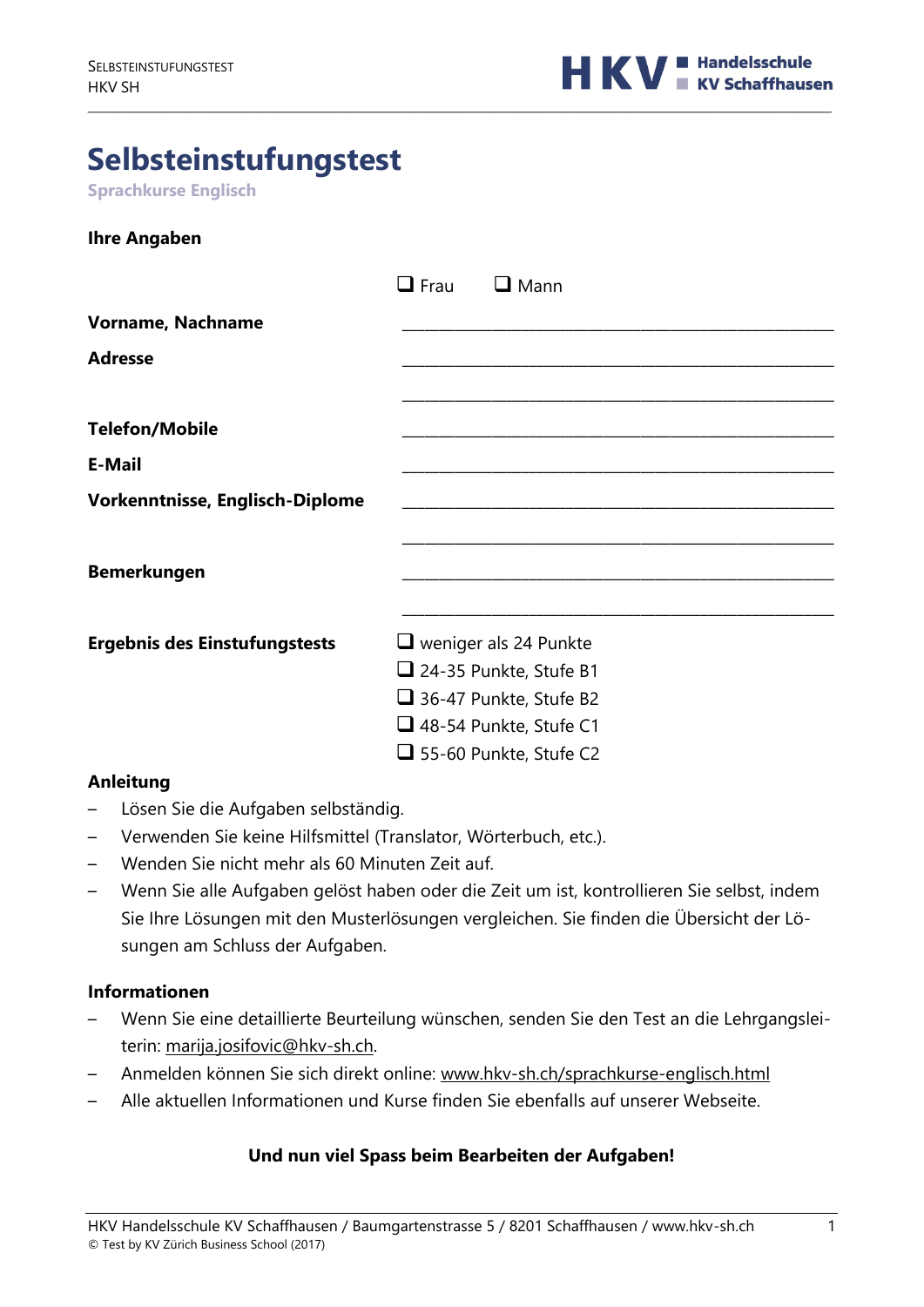

# **Selbsteinstufungstest**

**Sprachkurse Englisch**

#### **Part 1**

#### **Questions 1-5**

Where can you see these notices? For questions 1 to 5, mark one letter A, B or C.

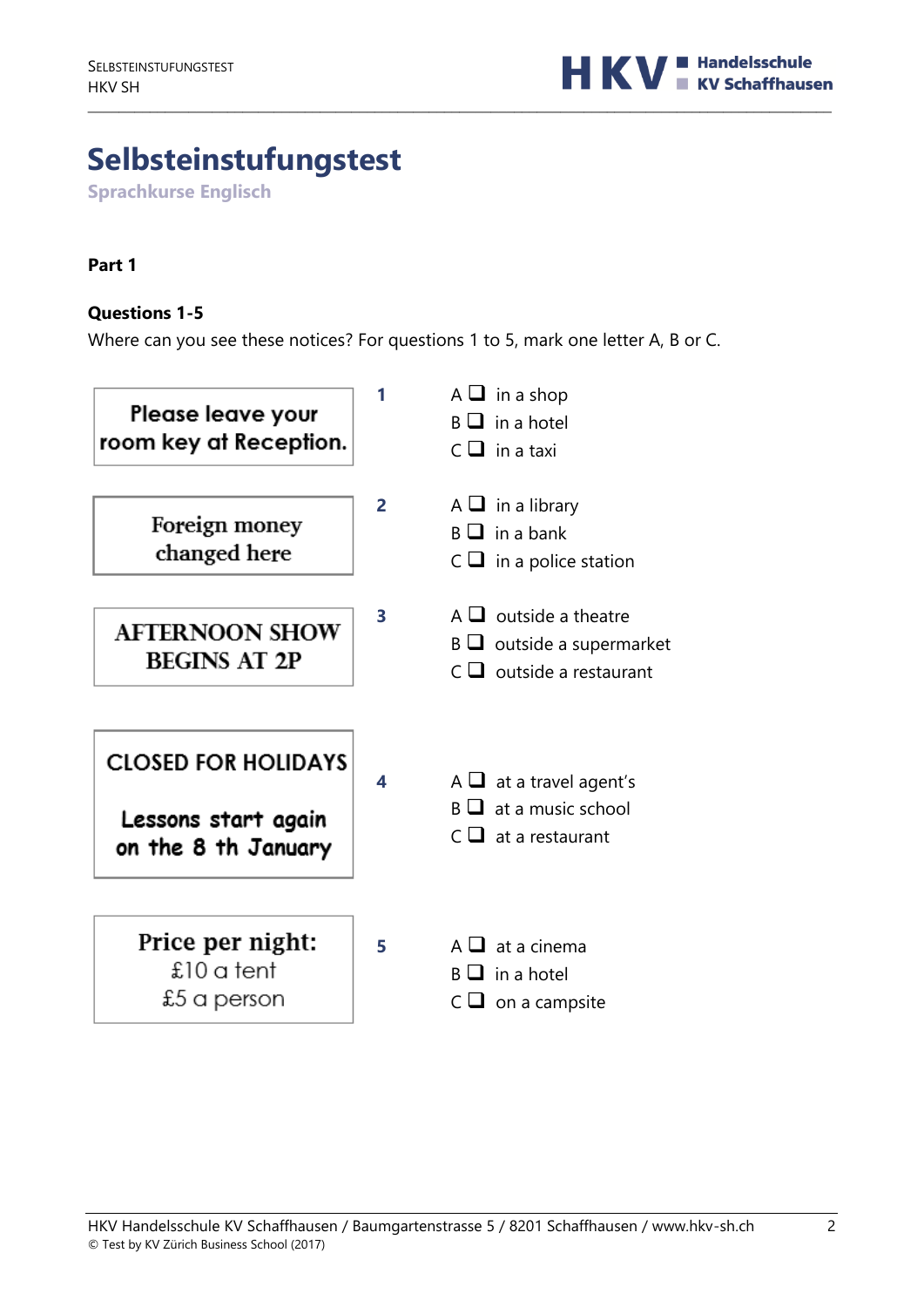

#### **Questions 6-10**

In this section, you must choose the word that best fits each space in the text below. For questions 6 to 10, mark one letter A, B or C.

\_\_\_\_\_\_\_\_\_\_\_\_\_\_\_\_\_\_\_\_\_\_\_\_\_\_\_\_\_\_\_\_\_\_\_\_\_\_\_\_\_\_\_\_\_\_\_\_\_\_\_\_\_\_\_\_\_\_\_\_\_\_\_\_\_\_\_\_\_\_\_\_\_\_\_\_\_\_\_\_\_\_\_\_\_\_\_\_\_\_\_\_\_\_\_\_

Scotland is the north part of the island of Great Britain. The Atlantic Ocean is on the west and the North Sea on the east. Some people (6) ................. Scotland speak a different language called Gaelic. There are (7) ................. five million people in Scotland, and Edinburgh is (8) ................. most famous city. Scotland has many mountains; the highest one is called 'Ben Nevis'. In the south of Scotland, there are a lot of sheep. A long time ago, there (9) .................. many forests, but now there are only a (10) ................... . Scotland is only a small country, but it is quite beautiful.

| 6  | $\Box$ A) on    | B) in<br>⊔        | $\Box$ C) at    |
|----|-----------------|-------------------|-----------------|
| 7  | $\Box$ A) about | B) between<br>⊔   | $\Box$ C) among |
| 8  | $\Box$ A) his   | B) your<br>⊔      | $\Box$ C) its   |
| 9  | $\Box$ A) is    | B) were<br>$\Box$ | $\Box$ C) was   |
| 10 | $\Box$ A) few   | B) little         | $\Box$ C) lot   |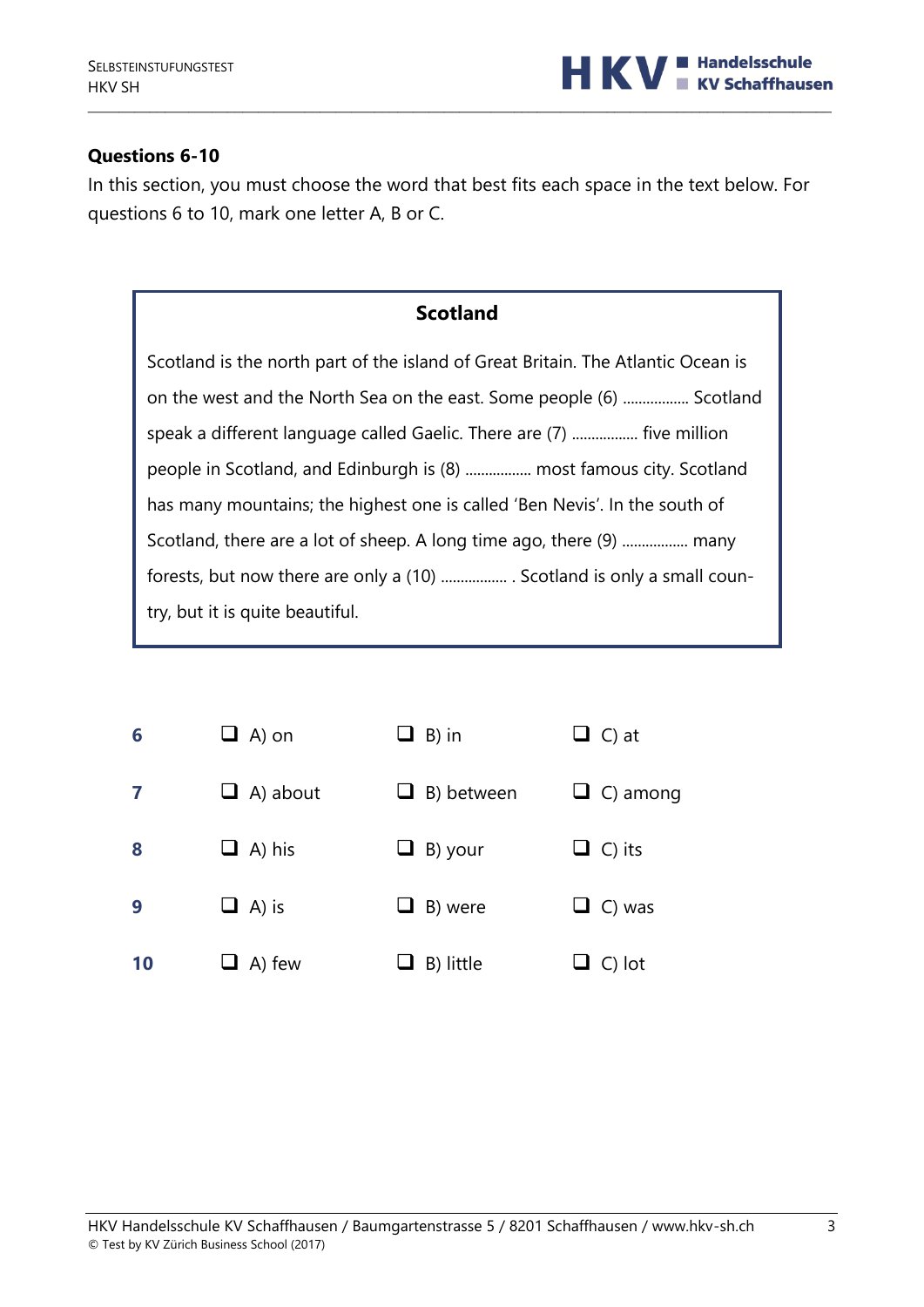

# **Questions 11-15**

In this section, you must choose the word that best fits each space in the text below. For questions 11 to 15, mark one letter A, B, C or D.

| <b>Alice Guy Blaché</b>                                                           |
|-----------------------------------------------------------------------------------|
| Alice Guy Blaché was the first female film director. She first became involved in |
| cinema whilst working for the Gaumont Film Company in the late 1890s. This was    |
| a period of great change in the cinema and Alice was the first to use many new    |
|                                                                                   |
|                                                                                   |
| pany. She was (13)  successful, but, when Hollywood became the                    |
| centre of the film world, the best days of the independent New York film compa-   |
|                                                                                   |
| her name.                                                                         |

| <b>11</b>         | $\Box$ A) bringing                      | $\Box$ B) including | $\Box$ C) containing                     | $\Box$ D) supporting  |
|-------------------|-----------------------------------------|---------------------|------------------------------------------|-----------------------|
| $12 \overline{ }$ | $\Box$ A) moved                         | $\Box$ B) ran       | $\Box$ C) entered                        | $\Box$ D) transported |
| 13                | $\Box$ A) next                          | $\Box$ B) once      | $\Box$ C) immediately $\Box$ D) recently |                       |
| 14                | $\Box$ A) after                         | $\Box$ B) down      | $\Box$ C) behind                         | $\Box$ D) over        |
| 15                | $\Box$ A) remembered $\Box$ B) realised |                     | $\Box$ C) reminded                       | $\Box$ D) repeated    |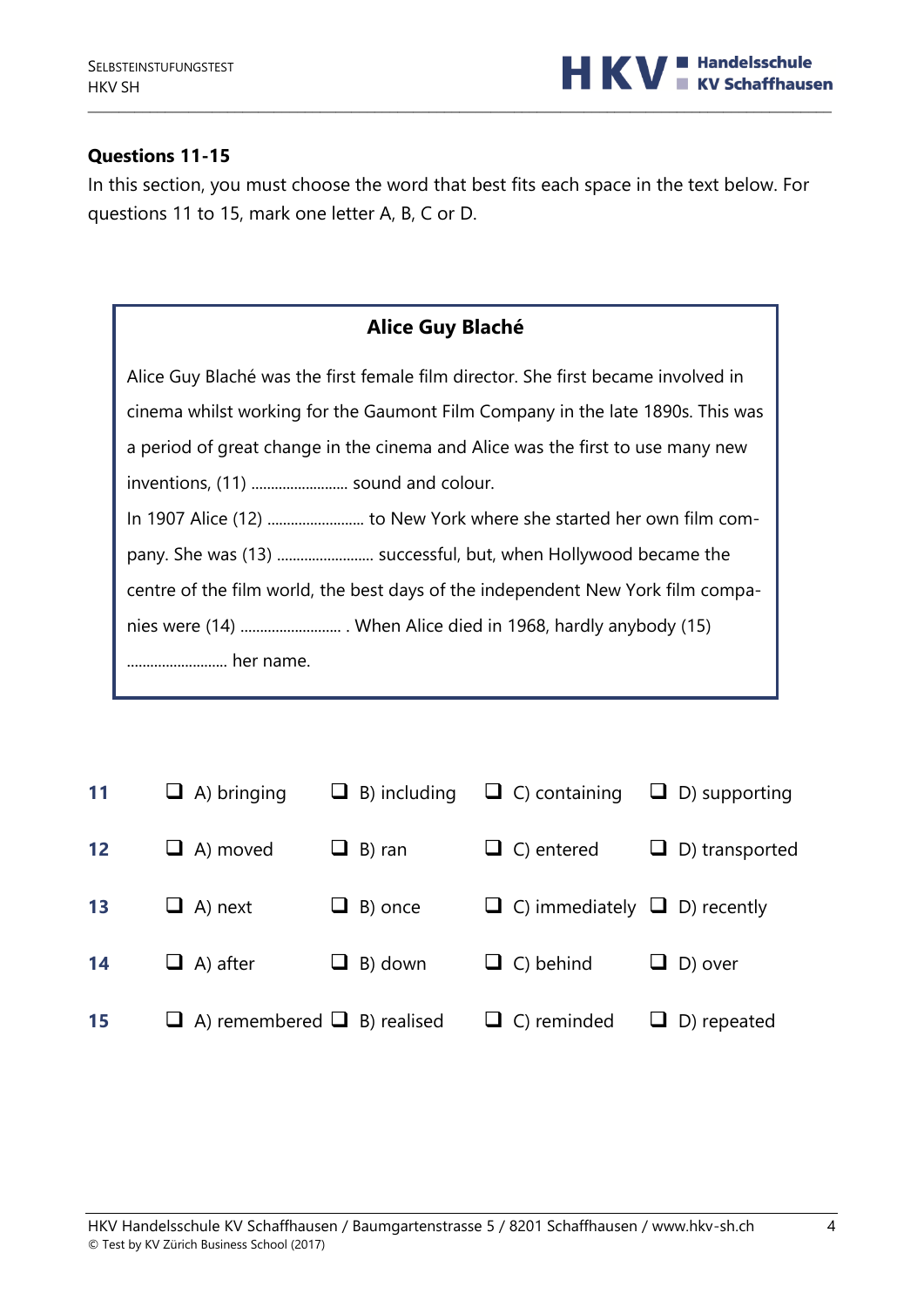

# **Questions 16-20**

In this section, you must choose the word that best fits each space in the text below. For questions 16 to 20, mark one letter A, B, C or D.

|  | UFOs - do they exist? |
|--|-----------------------|
|--|-----------------------|

| UFO is short for 'unidentified flying object'. UFOs are popularly known as flying |
|-----------------------------------------------------------------------------------|
|                                                                                   |
|                                                                                   |
| lot, but experts who studied his claim decided it had been a trick of the light.  |
| Even people experienced at watching the sky, (19)  as pilots, report              |
| seeing UFOs. In 1978 a pilot reported a collection of UFOs off the coast of New   |
|                                                                                   |
| UFOs. Scientists studying this phenomenon later discovered that in this case they |
| were simply lights on boats out fishing.                                          |

| <b>16</b> | $\Box$ A) because                      | $\Box$ B) therefore | $\Box$ C) although | $\Box$ D) so        |
|-----------|----------------------------------------|---------------------|--------------------|---------------------|
| 17        | $\Box$ A) look                         | $\Box$ B) shape     | $\Box$ C) size     | $\Box$ D) type      |
| <b>18</b> | $\Box$ A) last                         | $\Box$ B) next      | $\Box$ C) first    | $\Box$ D) oldest    |
| 19        | $\Box$ A) like                         | $\Box$ B) that      | $\Box$ C) so       | $\Box$ D) such      |
| 20        | $\Box$ A) cameraman $\Box$ B) director |                     | $\Box$ C) actor    | $\Box$ D) announcer |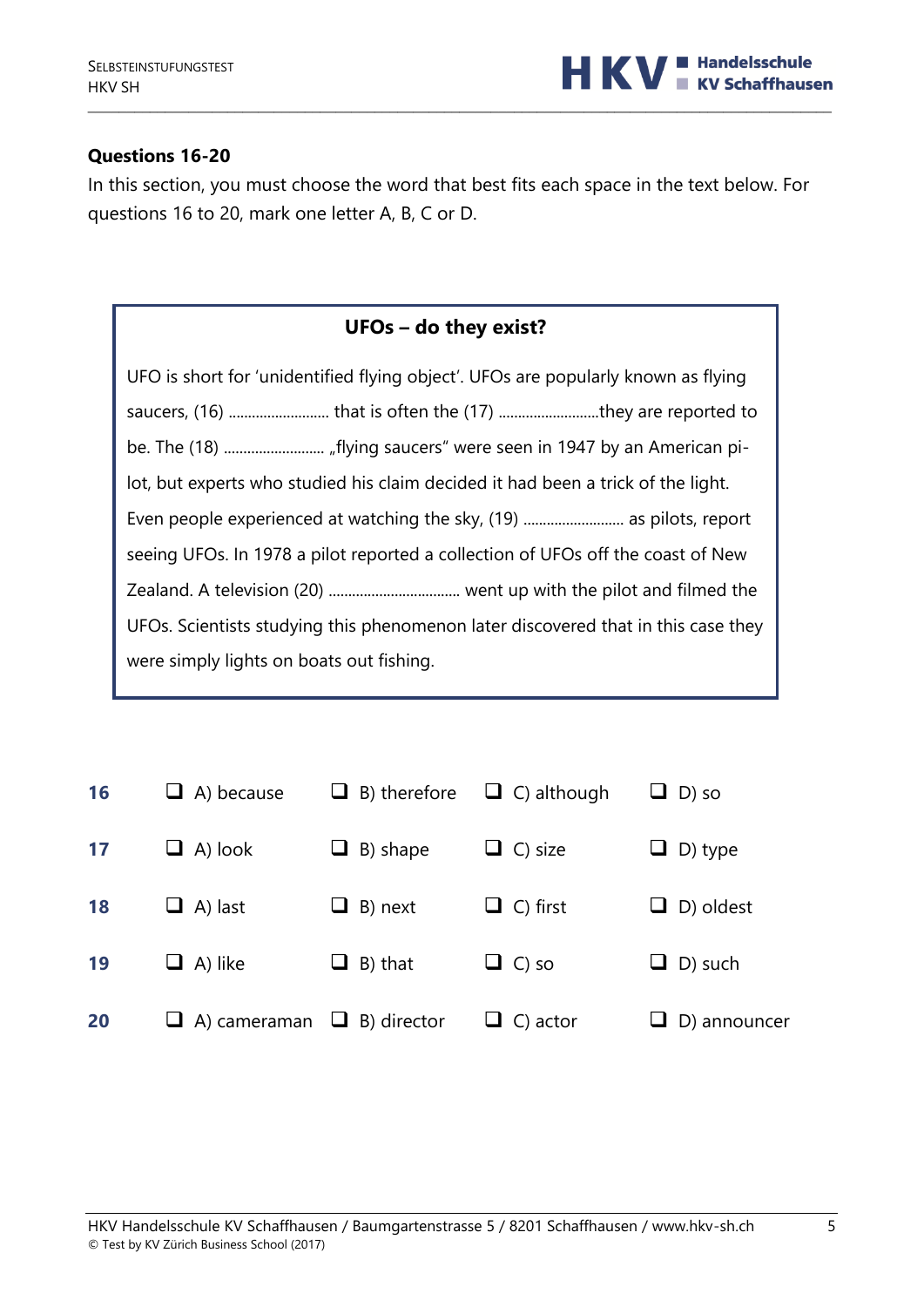

# **Questions 21-40**

In this section, you must choose the word or phrase that best completes each sentence. For questions 21 to 40, mark one letter A, B, C or D.

|    | 21               |                                              | The teacher encouraged her students  to an English pen-friend.                 |                                                                           |
|----|------------------|----------------------------------------------|--------------------------------------------------------------------------------|---------------------------------------------------------------------------|
|    |                  |                                              | $\Box$ A) should write $\Box$ B) write $\Box$ C) wrote $\Box$ D) to write      |                                                                           |
| 22 |                  |                                              | They spent a lot of time  at the pictures in the museum.                       |                                                                           |
|    |                  |                                              | $\Box$ A) looking $\Box$ B) for looking $\Box$ C) to look $\Box$ D) to looking |                                                                           |
| 23 |                  |                                              | Shirley enjoys science lessons, but all her experiments seem to  wrong.        |                                                                           |
|    | $\Box$ A) turn   | $\Box$ B) come                               | $\Box$ C) end                                                                  | $\Box$ D) go                                                              |
| 24 |                  | from Michael, all the group arrived on time. |                                                                                |                                                                           |
|    |                  | $\Box$ A) Except $\Box$ B) Other             | $\Box$ C) Besides $\Box$ D) Apart                                              |                                                                           |
| 25 |                  |                                              | She  her neighbour's children for the broken window.                           |                                                                           |
|    |                  |                                              | $\Box$ A) accused $\Box$ B) complained $\Box$ C) blamed $\Box$ D) denied       |                                                                           |
|    | 26               |                                              |                                                                                | As I had missed the history lesson, my friend went  the homework with me. |
|    | $\Box$ A) by     |                                              | $\Box$ B) after $\Box$ C) over $\Box$ D) on                                    |                                                                           |
|    | 27               |                                              | Whether she's a good actress or not is a  of opinion.                          |                                                                           |
|    | $\Box$ A) matter |                                              | $\Box$ B) subject $\Box$ C) point                                              | $\Box$ D) case                                                            |
| 28 |                  |                                              |                                                                                |                                                                           |
|    | $\Box$ A) built  | $\Box$ B) carried                            | $\Box$ C) held                                                                 | $\Box$ D) supported                                                       |
| 29 |                  | Would it  you if we came on Thursday?        |                                                                                |                                                                           |
|    |                  |                                              |                                                                                |                                                                           |
|    | A) agree         | $\Box$ B) suit                               | C) like                                                                        | D) fit<br>⊔                                                               |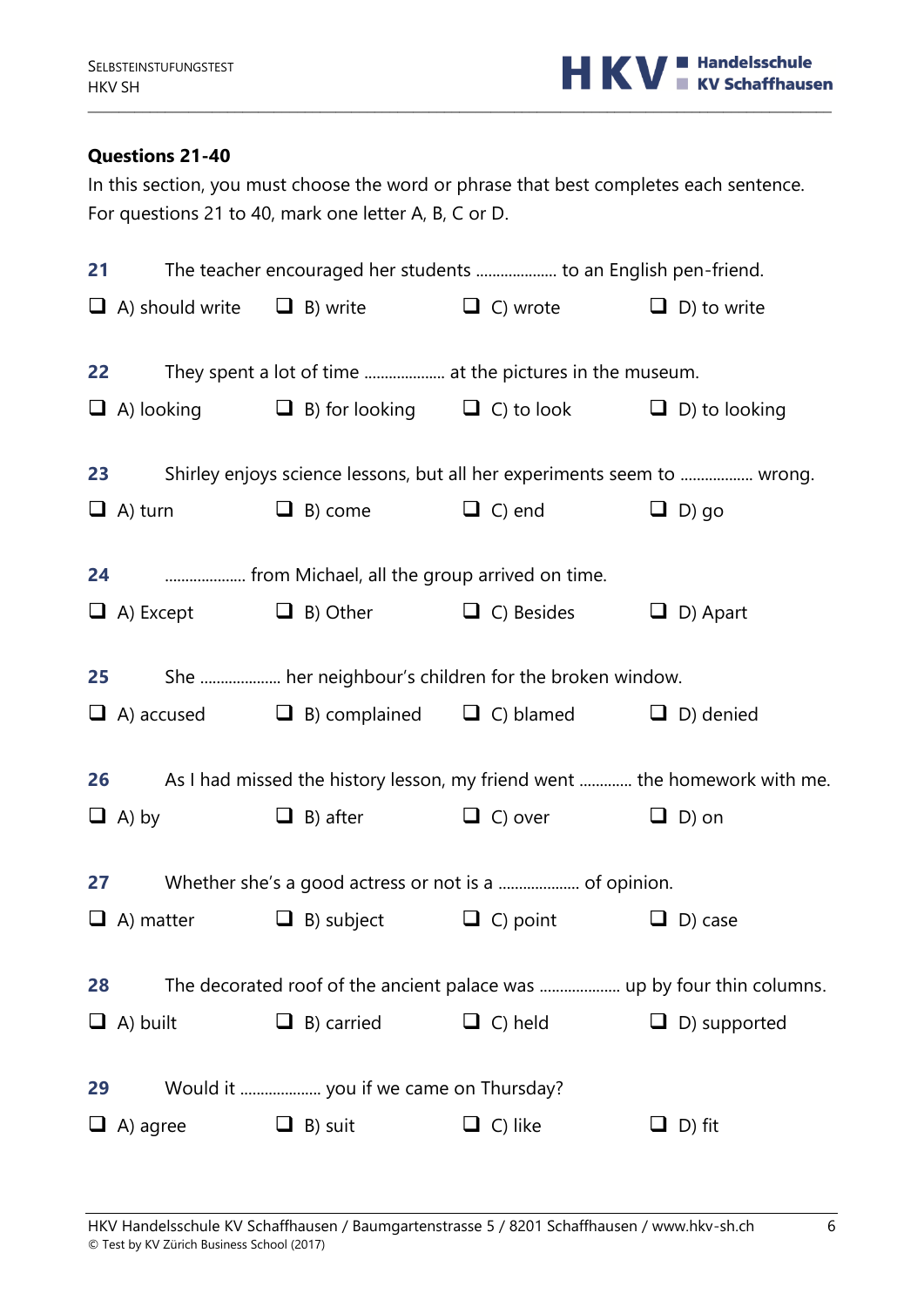

| <b>30</b> |                  |                                            | This form  be handed in until the end of the week.                                   |                   |
|-----------|------------------|--------------------------------------------|--------------------------------------------------------------------------------------|-------------------|
|           |                  |                                            | $\Box$ A) doesn't need $\Box$ B) doesn't have $\Box$ C) needn't $\Box$ D) hasn't got |                   |
|           | <b>31</b>        |                                            | If you make a mistake when you are writing, just  it out with your pen.              |                   |
|           |                  |                                            |                                                                                      |                   |
|           | $\Box$ A) cross  |                                            | $\Box$ B) clear $\Box$ C) do $\Box$ D) wipe                                          |                   |
|           |                  |                                            |                                                                                      |                   |
|           |                  |                                            | $\Box$ A) differ $\Box$ B) oppose $\Box$ C) disagree $\Box$ D) divide                |                   |
|           |                  |                                            |                                                                                      |                   |
|           | <b>33</b>        |                                            | This product must be eaten  two days of purchase.                                    |                   |
|           |                  |                                            | $\Box$ A) by $\Box$ B) before $\Box$ C) within $\Box$ D) under                       |                   |
|           |                  |                                            |                                                                                      |                   |
| 34        |                  |                                            | The newspaper report contained  important information.                               |                   |
|           |                  |                                            | $\Box$ A) many $\Box$ B) another $\Box$ C) an $\Box$ D) a lot of                     |                   |
|           | <b>35</b>        | Have you considered  to London?            |                                                                                      |                   |
|           |                  |                                            |                                                                                      |                   |
|           |                  |                                            | $\Box$ A) move $\Box$ B) to move $\Box$ C) to be moving $\Box$ D) moving             |                   |
| 36        |                  |                                            | It can be a good idea for people who lead an active life to increase their           |                   |
|           | of vitamins.     |                                            |                                                                                      |                   |
|           | $\Box$ A) upturn | $\Box$ B) input                            | $\Box$ C) upkeep                                                                     | $\Box$ D) intake  |
|           |                  |                                            |                                                                                      |                   |
| 37        |                  |                                            |                                                                                      |                   |
|           | $\Box$ A) piece  | $\Box$ B) part                             | $\Box$ C) shadow                                                                     | $\Box$ D) touch   |
|           |                  |                                            |                                                                                      |                   |
| 38        |                  | Why didn't you  that you were feeling ill? |                                                                                      |                   |
|           | $\Box$ A) advise | $\Box$ B) mention                          | $\Box$ C) remark                                                                     | $\Box$ D) tell    |
|           |                  |                                            |                                                                                      |                   |
| 39        |                  |                                            | James was not sure exactly where his best interests                                  |                   |
|           | $\Box$ A) stood  | $\Box$ B) rested                           | $\Box$ C) lay                                                                        | $\Box$ D) centred |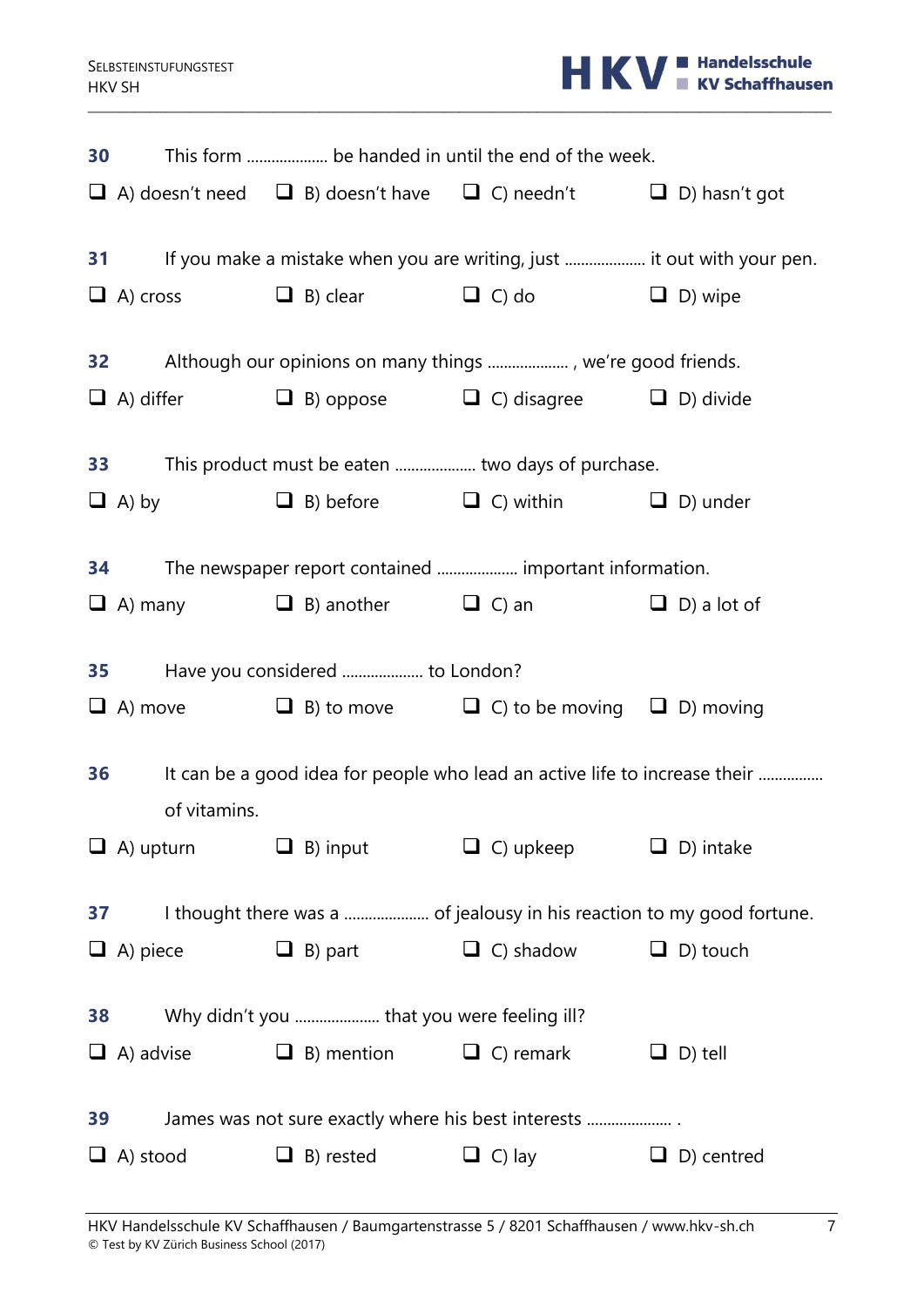

| 40               | He's still getting  the shock of losing his job. |                |                   |
|------------------|--------------------------------------------------|----------------|-------------------|
| $\Box$ A) across | $\Box$ B) by                                     | $\Box$ C) over | $\Box$ D) through |

# **Questions 41-45**

In this section, you must choose the word or phrase that best fits each space in the text below. For questions 41 to 45, mark one letter A, B, C or D.

| The tallest buildings - SKYSCRAPERS                                             |  |  |  |  |
|---------------------------------------------------------------------------------|--|--|--|--|
| Nowadays, skyscrapers can be found in most major cities of the world. A build-  |  |  |  |  |
| ing which was many (41)  high was first called a skyscraper in the              |  |  |  |  |
| United States at the end of the 19th century, and New York has perhaps the (42) |  |  |  |  |
| skyscraper of them all, the Empire State Building. The (43)                     |  |  |  |  |
| beneath the streets of New York is rock, (44)  enough to take the               |  |  |  |  |
| heaviest load without sinking, and is therefore well-suited to bearing the (45) |  |  |  |  |
| of tall buildings.                                                              |  |  |  |  |

| 41 | $\Box$ A) stages     | $\Box$ B) steps     | $\Box$ C) storeys    | $\Box$ D) levels     |
|----|----------------------|---------------------|----------------------|----------------------|
| 42 | $\Box$ A) first-rate | $\Box$ B) top-class | $\Box$ C) well-built | $\Box$ D) best-known |
| 43 | $\Box$ A) dirt       | $\Box$ B) field     | $\Box$ C) ground     | $\Box$ D) soil       |
| 44 | $\Box$ A) hard       | $\Box$ B) stiff     | $\Box$ C) forceful   | $\Box$ D) powerful   |
| 45 | $\Box$ A) weight     | $\Box$ B) height    | $\Box$ C) size       | $\Box$ D) scale      |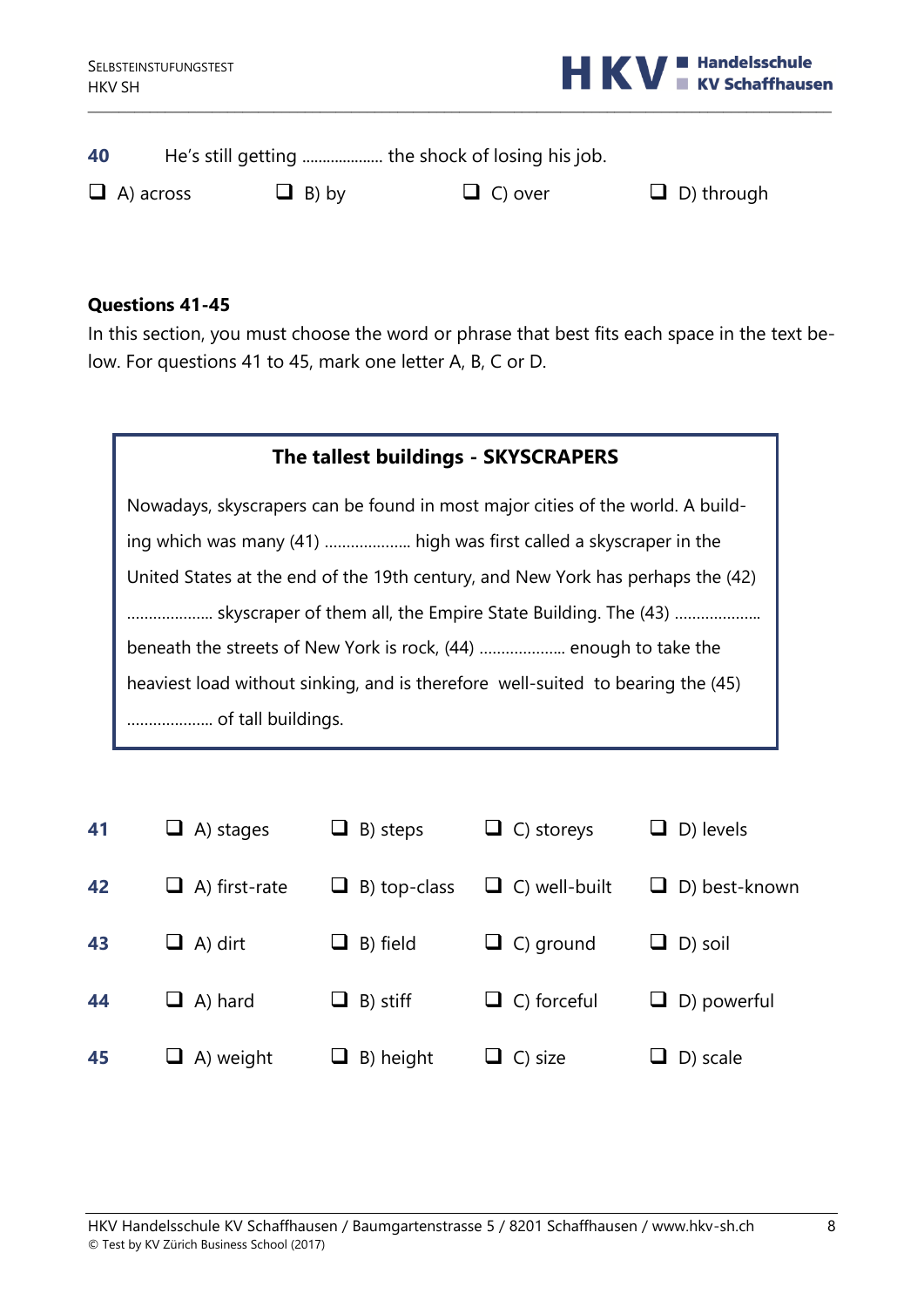

### **Questions 46-50**

In this section, you must choose the word or phrase that best fits each space in the text below. For questions 46 to 50, mark one letter A, B, C or D.

\_\_\_\_\_\_\_\_\_\_\_\_\_\_\_\_\_\_\_\_\_\_\_\_\_\_\_\_\_\_\_\_\_\_\_\_\_\_\_\_\_\_\_\_\_\_\_\_\_\_\_\_\_\_\_\_\_\_\_\_\_\_\_\_\_\_\_\_\_\_\_\_\_\_\_\_\_\_\_\_\_\_\_\_\_\_\_\_\_\_\_\_\_\_\_\_

| <b>SCRABBLE</b>                                                                  |  |  |  |  |
|----------------------------------------------------------------------------------|--|--|--|--|
| Scrabble is the world's most popular word game. For its origins, we have to go   |  |  |  |  |
| back to the 1930s in the USA, when Alfred Butts, an architect, found himself out |  |  |  |  |
| of (46)  He decided that there was a (47)  for a board                           |  |  |  |  |
|                                                                                  |  |  |  |  |
| a (49)  from it, in spite of the fact that his original (50)                     |  |  |  |  |
| was only three cents a game.                                                     |  |  |  |  |
|                                                                                  |  |  |  |  |

| 46 | $\Box$ A) earning | $\Box$ B) work     | $\Box$ C) income   | $\Box$ D) job       |
|----|-------------------|--------------------|--------------------|---------------------|
| 47 | $\Box$ A) market  | $\Box$ B) purchase | $\Box$ C) commerce | $\Box$ D) sale      |
| 48 | $\Box$ A) took up | $\Box$ B) set out  | $\Box$ C) made for | $\Box$ D) got round |
| 49 | $\Box$ A) wealth  | $\Box$ B) fund     | $\Box$ C) cash     | $\Box$ D) fortune   |
| 50 | $\Box$ A) receipt | $\Box$ B) benefit  | $\Box$ C) profit   | $\Box$ D) allowance |

### **Questions 51-60**

In this section, you must choose the word or phrase that best completes each sentence. For questions 51 to 60, mark one letter A, B, C or D.

| 51 |                    |                  |                      |                     |
|----|--------------------|------------------|----------------------|---------------------|
|    | $\Box$ A) insisted | $\Box$ B) warned | $\Box$ C) threatened | $\Box$ D) announced |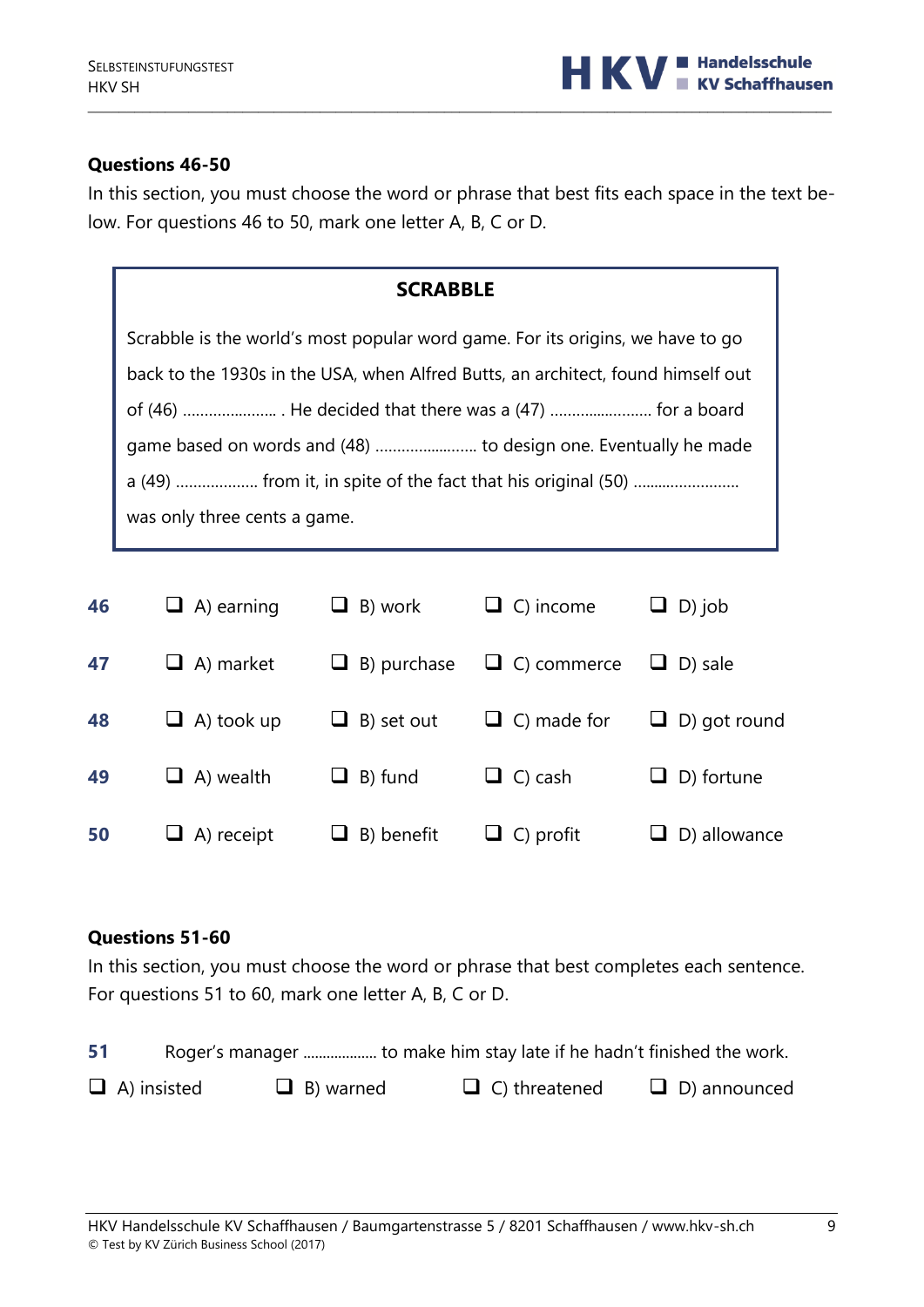|  |  | <b>HKV Expenditure</b> |
|--|--|------------------------|
|  |  |                        |

| 52 |                              |                               |                                                                              | By the time he has finished his week's work, John has hardly  energy left     |  |  |
|----|------------------------------|-------------------------------|------------------------------------------------------------------------------|-------------------------------------------------------------------------------|--|--|
|    | for the weekend.             |                               |                                                                              |                                                                               |  |  |
|    | $\Box$ A) any $\Box$ B) much |                               | $\Box$ C) no                                                                 | $\Box$ D) same                                                                |  |  |
|    | <b>53</b>                    |                               |                                                                              |                                                                               |  |  |
|    | $\Box$ A) led                |                               | $\Box$ B) neared $\Box$ C) approached $\Box$ D) drew                         |                                                                               |  |  |
| 54 |                              |                               | I don't remember  the front door when I left home this morning.              |                                                                               |  |  |
|    |                              |                               |                                                                              | $\Box$ A) to lock $\Box$ B) locking $\Box$ C) locked $\Box$ D) to have locked |  |  |
|    | <b>55</b>                    |                               |                                                                              | I  to other people borrowing my books: they always forget to return them.     |  |  |
|    |                              |                               | $\Box$ A) disagree $\Box$ B) avoid $\Box$ C) dislike $\Box$ D) object        |                                                                               |  |  |
| 56 | much success.                |                               |                                                                              |                                                                               |  |  |
|    |                              |                               | $\Box$ A) associated $\Box$ B) concluded $\Box$ C) joined                    | $\Box$ D) met                                                                 |  |  |
| 57 |                              | seem to have  the main point. | Although Harry had obviously read the newspaper article carefully, he didn't |                                                                               |  |  |
|    | $\Box$ A) grasped            | $\Box$ B) clutched            | $\Box$ C) clasped                                                            | $\Box$ D) gripped                                                             |  |  |
| 58 |                              |                               | A lot of the views put forward in the documentary were open to               |                                                                               |  |  |
|    | $\Box$ A) enquiry            | $\Box$ B) query               | $\Box$ C) question                                                           | $\Box$ D) wonder                                                              |  |  |
| 59 | backgrounds.                 |                               | The new college  for the needs of students with a variety of learning        |                                                                               |  |  |
|    | $\Box$ A) deals              | $\Box$ B) supplies            | $\Box$ C) furnishes                                                          | $\Box$ D) caters                                                              |  |  |
| 60 |                              |                               |                                                                              | I find the times of English meals very strange - I'm not used  dinner at 6pm. |  |  |
|    | $\Box$ A) to have            | $\Box$ B) to having           | $\Box$ C) having                                                             | $\Box$ D) have                                                                |  |  |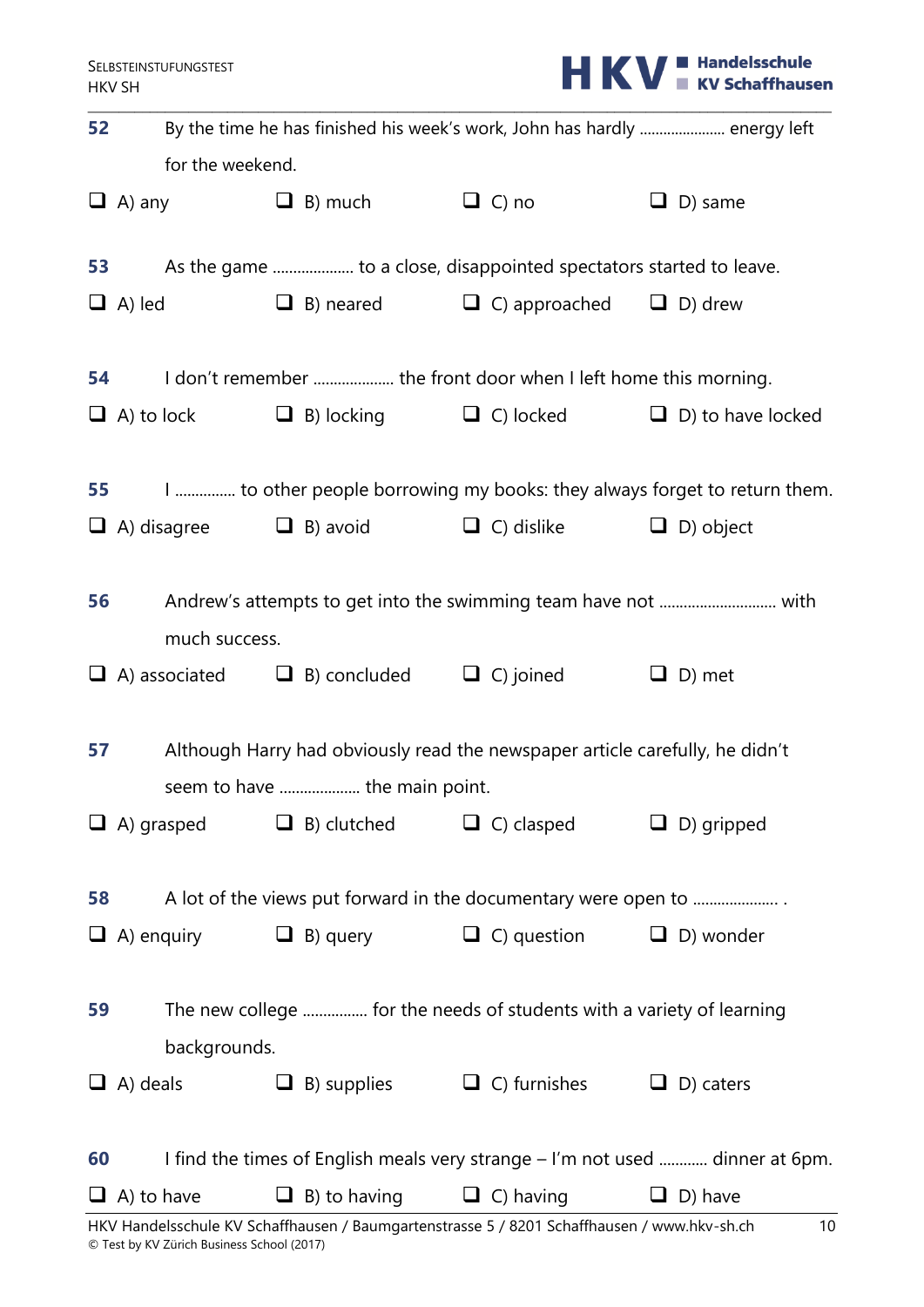

Vielen Dank! Mit dem ersten Teil der Einstufung sind Sie schon fertig.

Nehmen Sie sich nun bitte noch ein paar Minuten Zeit, uns einige Fragen zu beantworten, an denen wir

\_\_\_\_\_\_\_\_\_\_\_\_\_\_\_\_\_\_\_\_\_\_\_\_\_\_\_\_\_\_\_\_\_\_\_\_\_\_\_\_\_\_\_\_\_\_\_\_\_\_\_\_\_\_\_\_\_\_\_\_\_\_\_\_\_\_\_\_\_\_\_\_\_\_\_\_\_\_\_\_\_\_\_\_\_\_\_\_\_\_\_\_\_\_\_\_

- zum einen mehr über Ihre Motivation, Englisch zu lernen, erfahren und
- zum anderen sehen, wie Sie Ihr Englisch anwenden, wie Sie formulieren.

Betrachten Sie die Fragen also ebenfalls als Einstufung und antworten Sie ohne Hilfsmittel. Vielen Dank.

### **Part 2**

# **1 Have you already learnt English? How? When? Where?**

### **2 In your opinion, what does a good English course include?**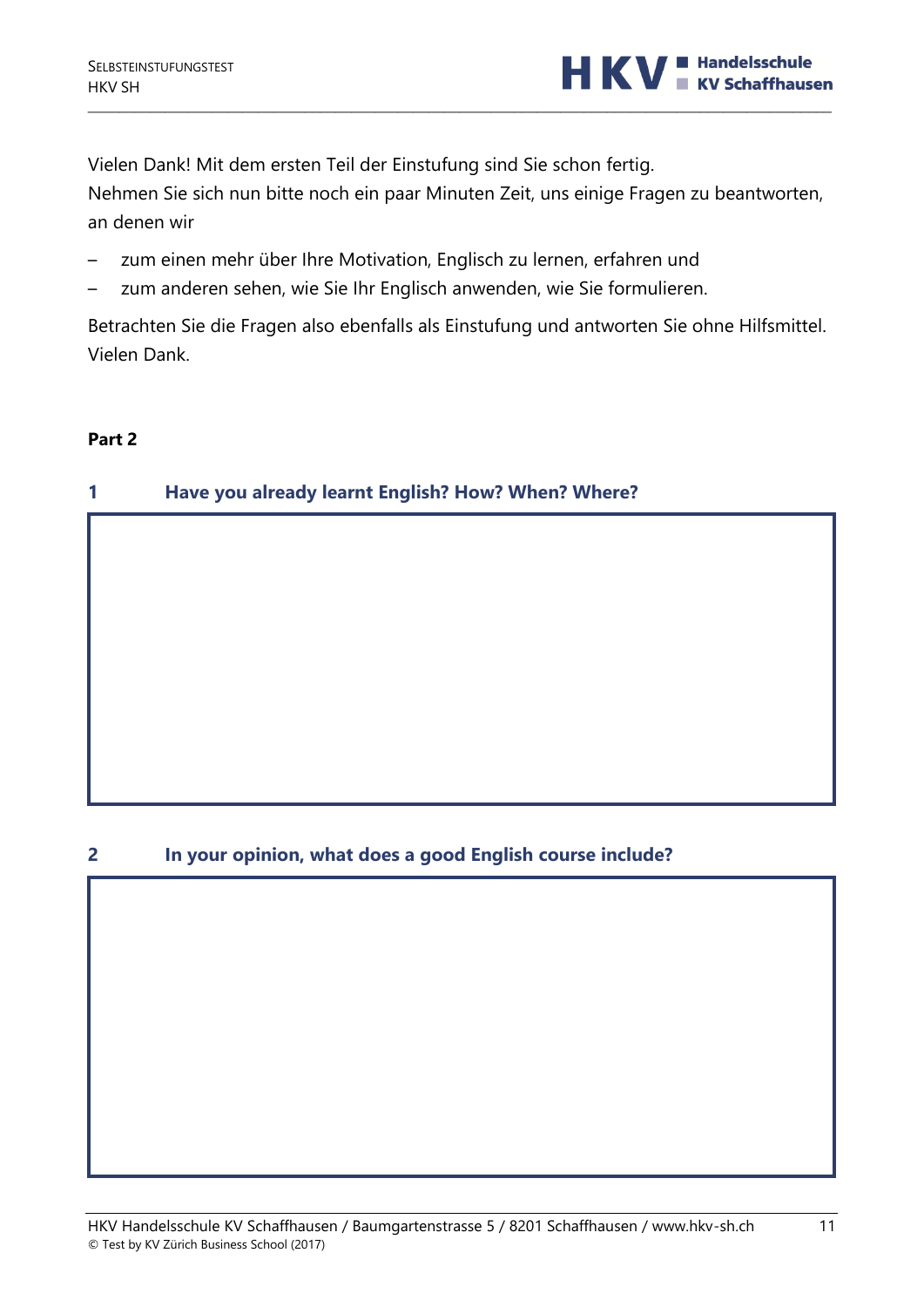

### **3 Why are you taking this course? What do you hope to achieve?**

\_\_\_\_\_\_\_\_\_\_\_\_\_\_\_\_\_\_\_\_\_\_\_\_\_\_\_\_\_\_\_\_\_\_\_\_\_\_\_\_\_\_\_\_\_\_\_\_\_\_\_\_\_\_\_\_\_\_\_\_\_\_\_\_\_\_\_\_\_\_\_\_\_\_\_\_\_\_\_\_\_\_\_\_\_\_\_\_\_\_\_\_\_\_\_\_

# **4 When and where was the last time that you used your English? Describe!**

**Thank you and we are looking forward to seeing you in one of our courses!**